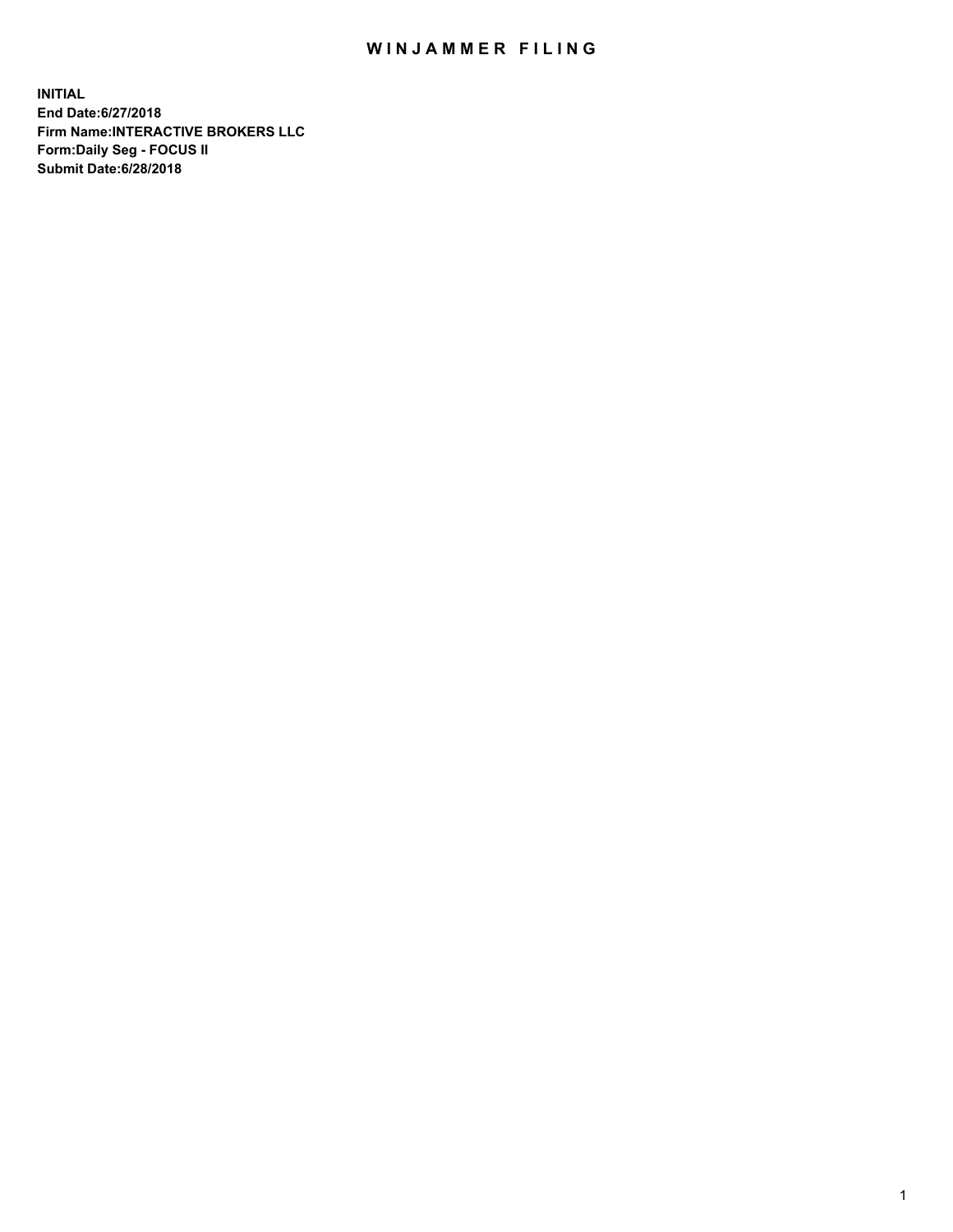**INITIAL End Date:6/27/2018 Firm Name:INTERACTIVE BROKERS LLC Form:Daily Seg - FOCUS II Submit Date:6/28/2018 Daily Segregation - Cover Page**

| Name of Company                                                                                                                                                                                                                                                                                                                | <b>INTERACTIVE BROKERS LLC</b>                                                                  |
|--------------------------------------------------------------------------------------------------------------------------------------------------------------------------------------------------------------------------------------------------------------------------------------------------------------------------------|-------------------------------------------------------------------------------------------------|
| <b>Contact Name</b>                                                                                                                                                                                                                                                                                                            | James Menicucci                                                                                 |
| <b>Contact Phone Number</b>                                                                                                                                                                                                                                                                                                    | 203-618-8085                                                                                    |
| <b>Contact Email Address</b>                                                                                                                                                                                                                                                                                                   | jmenicucci@interactivebrokers.c<br>om                                                           |
| FCM's Customer Segregated Funds Residual Interest Target (choose one):<br>a. Minimum dollar amount: ; or<br>b. Minimum percentage of customer segregated funds required:% ; or<br>c. Dollar amount range between: and; or<br>d. Percentage range of customer segregated funds required between:% and%.                         | $\overline{\mathbf{0}}$<br>$\overline{\mathbf{0}}$<br>155,000,000 245,000,000<br>0 <sub>0</sub> |
| FCM's Customer Secured Amount Funds Residual Interest Target (choose one):<br>a. Minimum dollar amount: ; or<br>b. Minimum percentage of customer secured funds required:% ; or<br>c. Dollar amount range between: and; or<br>d. Percentage range of customer secured funds required between:% and%.                           | $\overline{\mathbf{0}}$<br>0<br>80,000,000 120,000,000<br>0 <sub>0</sub>                        |
| FCM's Cleared Swaps Customer Collateral Residual Interest Target (choose one):<br>a. Minimum dollar amount: ; or<br>b. Minimum percentage of cleared swaps customer collateral required:% ; or<br>c. Dollar amount range between: and; or<br>d. Percentage range of cleared swaps customer collateral required between:% and%. | $\overline{\mathbf{0}}$<br><u>0</u><br>$\underline{0}$ $\underline{0}$<br>00                    |

Attach supporting documents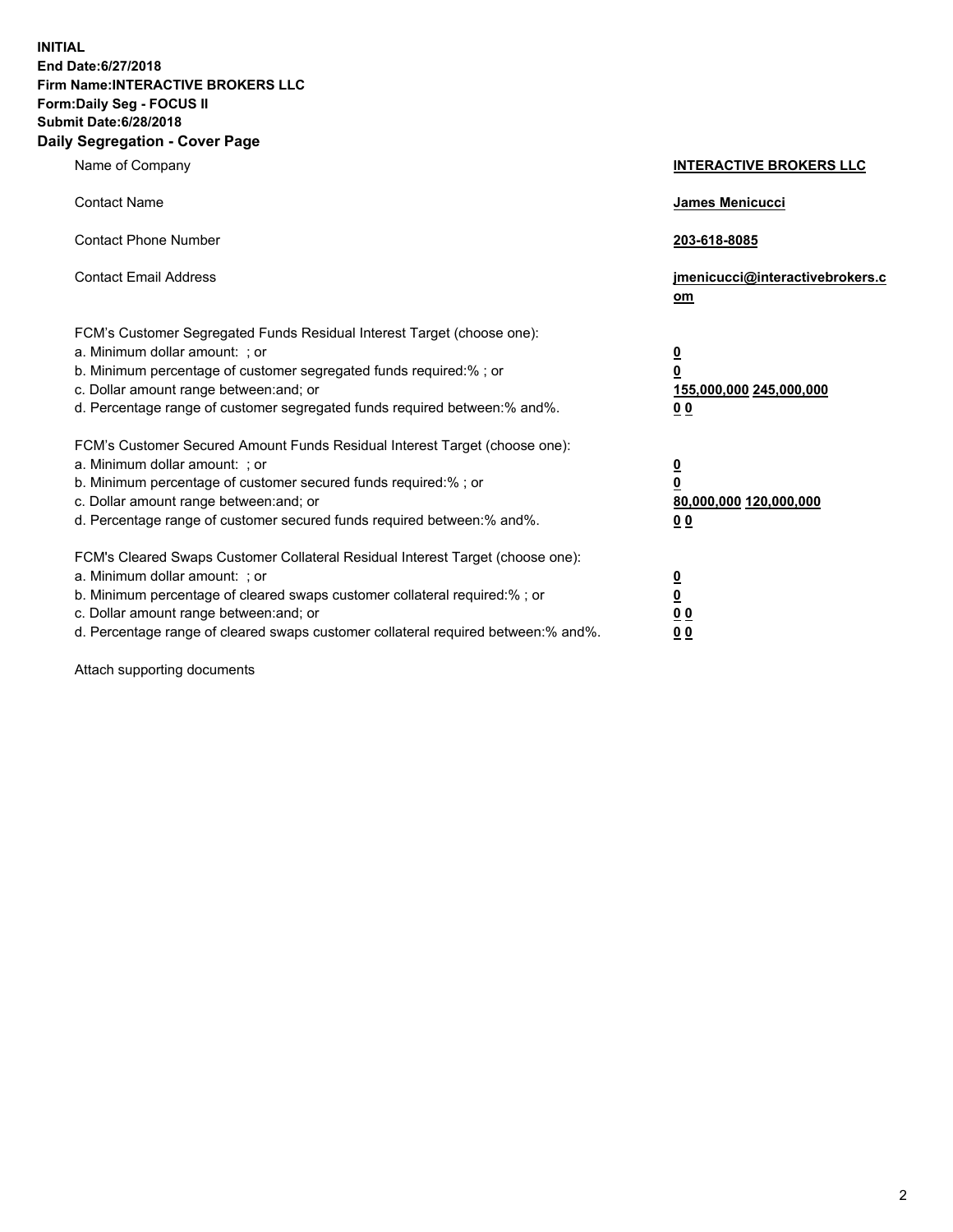## **INITIAL End Date:6/27/2018 Firm Name:INTERACTIVE BROKERS LLC Form:Daily Seg - FOCUS II Submit Date:6/28/2018 Daily Segregation - Secured Amounts**

|     | Dany Ocgregation - oceaned Anioante                                                               |                                                       |
|-----|---------------------------------------------------------------------------------------------------|-------------------------------------------------------|
|     | Foreign Futures and Foreign Options Secured Amounts                                               |                                                       |
|     | Amount required to be set aside pursuant to law, rule or regulation of a foreign                  | $0$ [7305]                                            |
|     | government or a rule of a self-regulatory organization authorized thereunder                      |                                                       |
| 1.  | Net ledger balance - Foreign Futures and Foreign Option Trading - All Customers                   |                                                       |
|     | A. Cash                                                                                           | 444,258,285 [7315]                                    |
|     | B. Securities (at market)                                                                         | $0$ [7317]                                            |
| 2.  | Net unrealized profit (loss) in open futures contracts traded on a foreign board of trade         | 12,256,006 [7325]                                     |
| 3.  | Exchange traded options                                                                           |                                                       |
|     | a. Market value of open option contracts purchased on a foreign board of trade                    | 347,471 [7335]                                        |
|     | b. Market value of open contracts granted (sold) on a foreign board of trade                      | -45,406 <sup>[7337]</sup>                             |
| 4.  | Net equity (deficit) (add lines 1.2. and 3.)                                                      | 432,304,344 [7345]                                    |
| 5.  | Account liquidating to a deficit and account with a debit balances - gross amount                 | 7,264 [7351]                                          |
|     | Less: amount offset by customer owned securities                                                  | 0 [7352] 7,264 [7354]                                 |
| 6.  | Amount required to be set aside as the secured amount - Net Liquidating Equity                    | 432,311,608 [7355]                                    |
|     | Method (add lines 4 and 5)                                                                        |                                                       |
| 7.  | Greater of amount required to be set aside pursuant to foreign jurisdiction (above) or line<br>6. | 432,311,608 [7360]                                    |
|     | FUNDS DEPOSITED IN SEPARATE REGULATION 30.7 ACCOUNTS                                              |                                                       |
| 1.  | Cash in banks                                                                                     |                                                       |
|     | A. Banks located in the United States                                                             | 65,951,373 [7500]                                     |
|     | B. Other banks qualified under Regulation 30.7                                                    | 0 [7520] 65,951,373 [7530]                            |
| 2.  | Securities                                                                                        |                                                       |
|     | A. In safekeeping with banks located in the United States                                         | 371,821,912 [7540]                                    |
|     | B. In safekeeping with other banks qualified under Regulation 30.7                                | 0 [7560] 371,821,912 [7570]                           |
| 3.  | Equities with registered futures commission merchants                                             |                                                       |
|     | A. Cash                                                                                           | $0$ [7580]                                            |
|     | <b>B.</b> Securities                                                                              | $0$ [7590]                                            |
|     | C. Unrealized gain (loss) on open futures contracts                                               | $0$ [7600]                                            |
|     | D. Value of long option contracts                                                                 | $0$ [7610]                                            |
|     | E. Value of short option contracts                                                                | 0 [7615] 0 [7620]                                     |
| 4.  | Amounts held by clearing organizations of foreign boards of trade                                 |                                                       |
|     | A. Cash                                                                                           | $0$ [7640]                                            |
|     | <b>B.</b> Securities                                                                              | $0$ [7650]                                            |
|     | C. Amount due to (from) clearing organization - daily variation                                   | $0$ [7660]                                            |
|     | D. Value of long option contracts                                                                 | $0$ [7670]                                            |
|     | E. Value of short option contracts                                                                | 0 [7675] 0 [7680]                                     |
| 5.  | Amounts held by members of foreign boards of trade                                                |                                                       |
|     | A. Cash                                                                                           | 118,543,243 [7700]                                    |
|     | <b>B.</b> Securities                                                                              | $0$ [7710]                                            |
|     | C. Unrealized gain (loss) on open futures contracts                                               | -2,940,025 [7720]                                     |
|     | D. Value of long option contracts                                                                 | 347,471 [7730]                                        |
|     | E. Value of short option contracts                                                                | <mark>-45,406</mark> [7735] <u>115,905,283</u> [7740] |
| 6.  | Amounts with other depositories designated by a foreign board of trade                            | $0$ [7760]                                            |
| 7.  | Segregated funds on hand                                                                          | $0$ [7765]                                            |
| 8.  | Total funds in separate section 30.7 accounts                                                     | 553,678,568 [7770]                                    |
| 9.  | Excess (deficiency) Set Aside for Secured Amount (subtract line 7 Secured Statement               | 121,366,960 [7380]                                    |
|     | Page 1 from Line 8)                                                                               |                                                       |
| 10. | Management Target Amount for Excess funds in separate section 30.7 accounts                       | 80,000,000 [7780]                                     |
| 11. | Excess (deficiency) funds in separate 30.7 accounts over (under) Management Target                | 41,366,960 [7785]                                     |
|     |                                                                                                   |                                                       |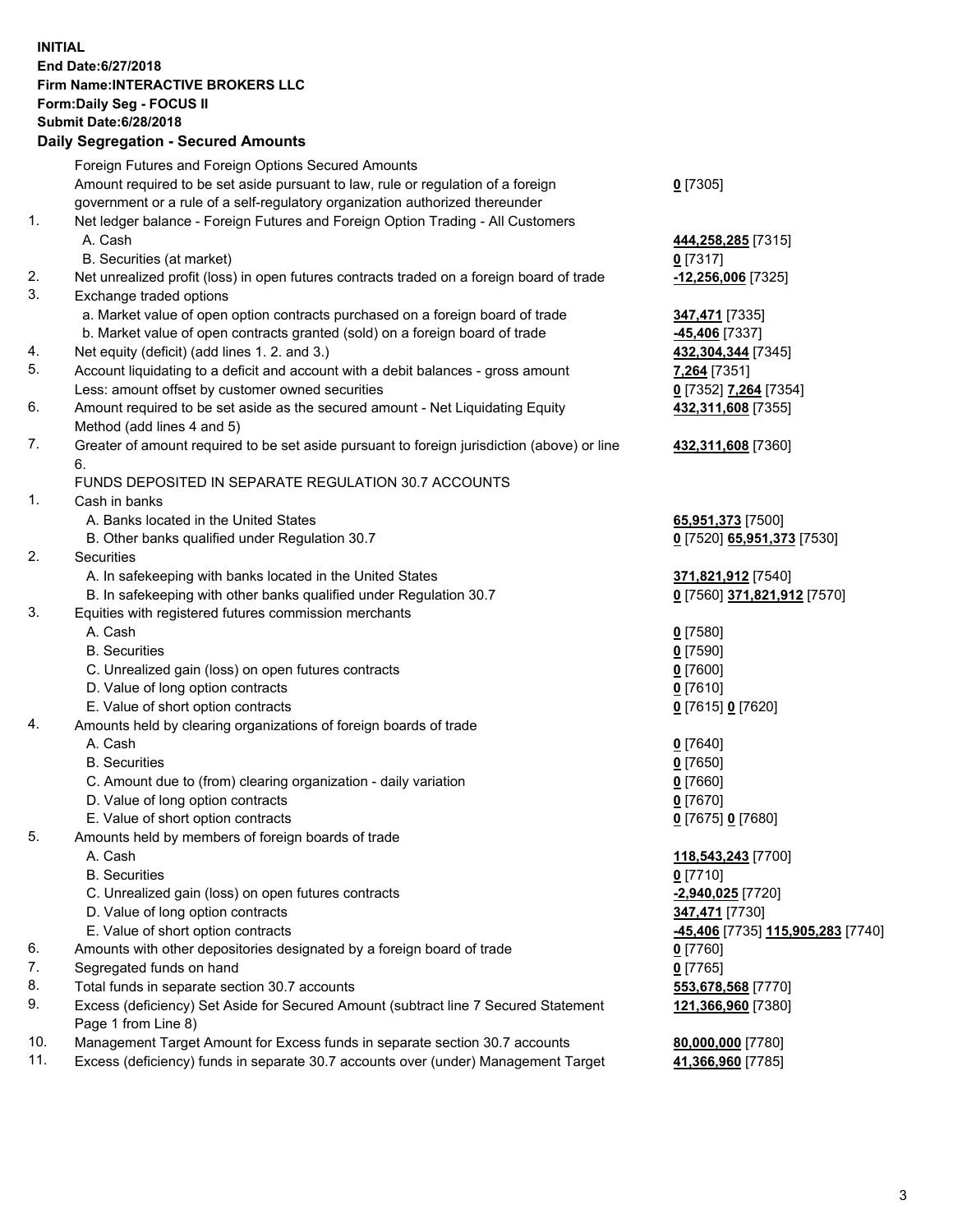**INITIAL End Date:6/27/2018 Firm Name:INTERACTIVE BROKERS LLC Form:Daily Seg - FOCUS II Submit Date:6/28/2018 Daily Segregation - Segregation Statement** SEGREGATION REQUIREMENTS(Section 4d(2) of the CEAct) 1. Net ledger balance A. Cash **4,018,175,684** [7010] B. Securities (at market) **0** [7020] 2. Net unrealized profit (loss) in open futures contracts traded on a contract market **26,345,763** [7030] 3. Exchange traded options A. Add market value of open option contracts purchased on a contract market **266,348,459** [7032] B. Deduct market value of open option contracts granted (sold) on a contract market **-252,444,734** [7033] 4. Net equity (deficit) (add lines 1, 2 and 3) **4,058,425,172** [7040] 5. Accounts liquidating to a deficit and accounts with debit balances - gross amount **163,725** [7045] Less: amount offset by customer securities **0** [7047] **163,725** [7050] 6. Amount required to be segregated (add lines 4 and 5) **4,058,588,897** [7060] FUNDS IN SEGREGATED ACCOUNTS 7. Deposited in segregated funds bank accounts A. Cash **531,507,493** [7070] B. Securities representing investments of customers' funds (at market) **2,577,706,065** [7080] C. Securities held for particular customers or option customers in lieu of cash (at market) **0** [7090] 8. Margins on deposit with derivatives clearing organizations of contract markets A. Cash **19,390,772** [7100] B. Securities representing investments of customers' funds (at market) **1,111,444,892** [7110] C. Securities held for particular customers or option customers in lieu of cash (at market) **0** [7120] 9. Net settlement from (to) derivatives clearing organizations of contract markets **16,341,254** [7130] 10. Exchange traded options A. Value of open long option contracts **266,784,961** [7132] B. Value of open short option contracts **-252,911,415** [7133] 11. Net equities with other FCMs A. Net liquidating equity **0** [7140] B. Securities representing investments of customers' funds (at market) **0** [7160] C. Securities held for particular customers or option customers in lieu of cash (at market) **0** [7170] 12. Segregated funds on hand **0** [7150] 13. Total amount in segregation (add lines 7 through 12) **4,270,264,022** [7180] 14. Excess (deficiency) funds in segregation (subtract line 6 from line 13) **211,675,125** [7190] 15. Management Target Amount for Excess funds in segregation **155,000,000** [7194] **56,675,125** [7198]

16. Excess (deficiency) funds in segregation over (under) Management Target Amount Excess